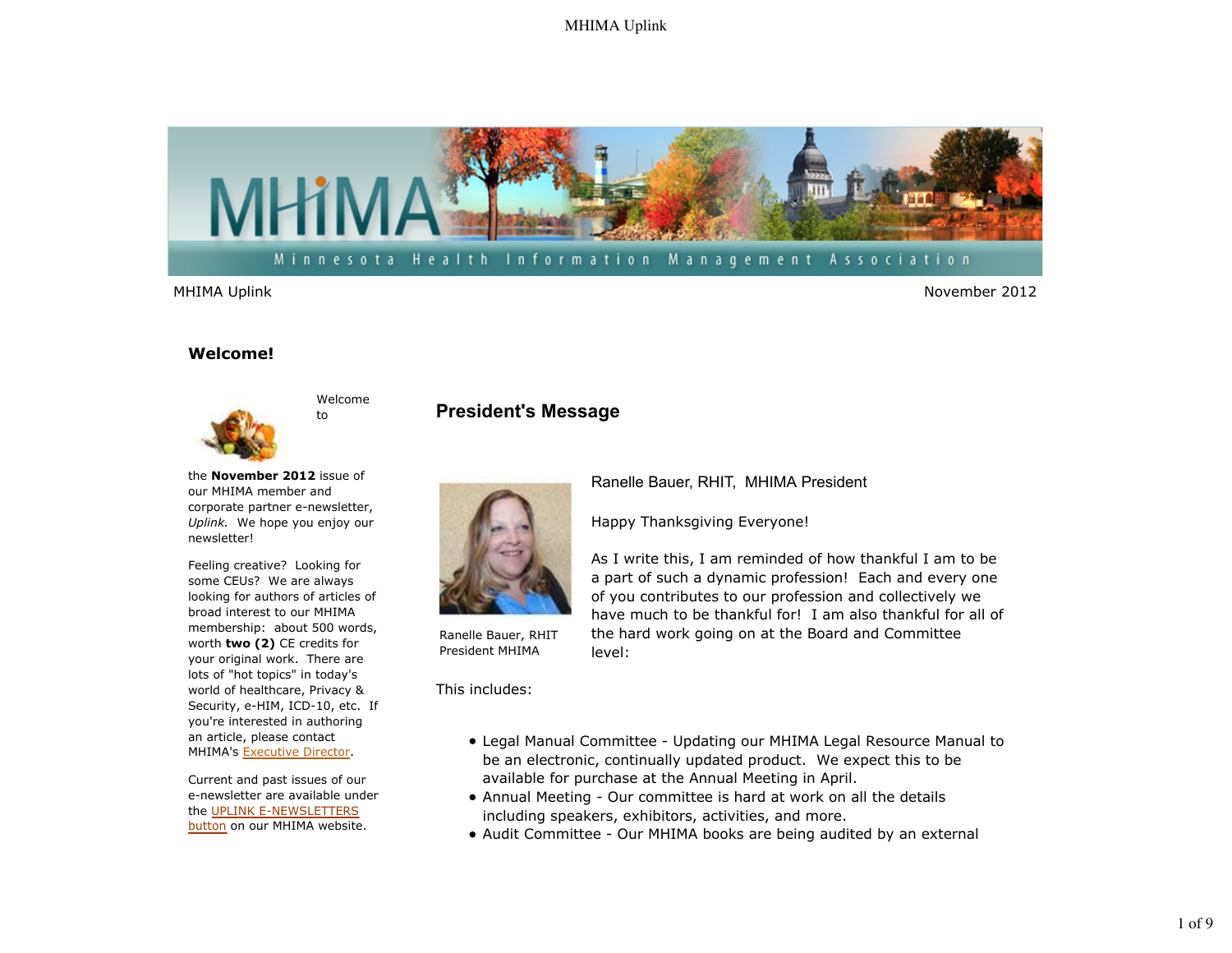### **MHIMA Vision & Mission**



#### **Vision:** The Minnesota Health Information Management

Association, together with AHIMA, will set the standard and be the recognized leader in health information management practices, technology, education, research, and advocacy.

### **Mission:** MHIMA is

committed to the professional development of its members through education, networking, and life-long learning. These commitments promote high quality health information and benefit the public, health care providers, and other clinical data users.

### Back to Top

## **MHIMA Member Spotlight**

Greetings from the Marketing and Communications Committee!

We continue this month highlighting another of our MHIMA members as a fun and interesting way to get to

auditing firm this year, in keeping with our MHIMA Policy Manual.

- Scholarship Committee Our committee is developing the 2013 Scholarship materials for student merit scholarships.
- Nominating Committee Our committee is beginning work on the slate of officers for 2013-2014. Yes, it is that time of year again!
- Strategy Map/Work Plan Click here to learn how our Board of Directors has assigned the work plan for carrying out our strategic goals and "mega issues". We will still have all of our KFA's but they will be helping to find volunteers to work on our Mega Issues.
- Communications and Marketing Committee Our committee has developed a Face Book page for MHIMA, is working on plans for our MHIMA booth at our annual meeting, and continuing to update our Web Site.
- Coding and Data Quality Our committee is preparing for the next ICD-10 webinar on December 12, and looking ahead to additional coding education opportunities for the coming year.
- Advocacy Our committee is looking ahead to connect with legislators, monitoring for new legislation, and planning for participation in Hill Day with legislators.
- e-HIM Our committee is planning for the e-Health Summit for 2013, and other activities related to e-HIM.

One thing I have learned within the past month is courage! I had a work retreat where we had to find a partner that we didn't really know. Then as a team, had to climb up a ladder to a platform 25 feet in the air (we were harnessed of course). We then had to step onto two separate cables, clasp hands around shoulder height, and step to the other platform that was about 30 feet away on the cables. I honestly didn't think I could do it (bad knees). But we made it up and on the wire about five feet from the platform before falling. We encouraged each other to keep going. It took trust and courage to do this task. It was all about taking that first step onto the wire.

I encourage you to have COURAGE to take the first step and volunteer. Be part a fantastic organization and wonderful group of people.

I am thankful for all the friends I acquired while volunteering! It has been so rewarding and inspirational!

Ranelle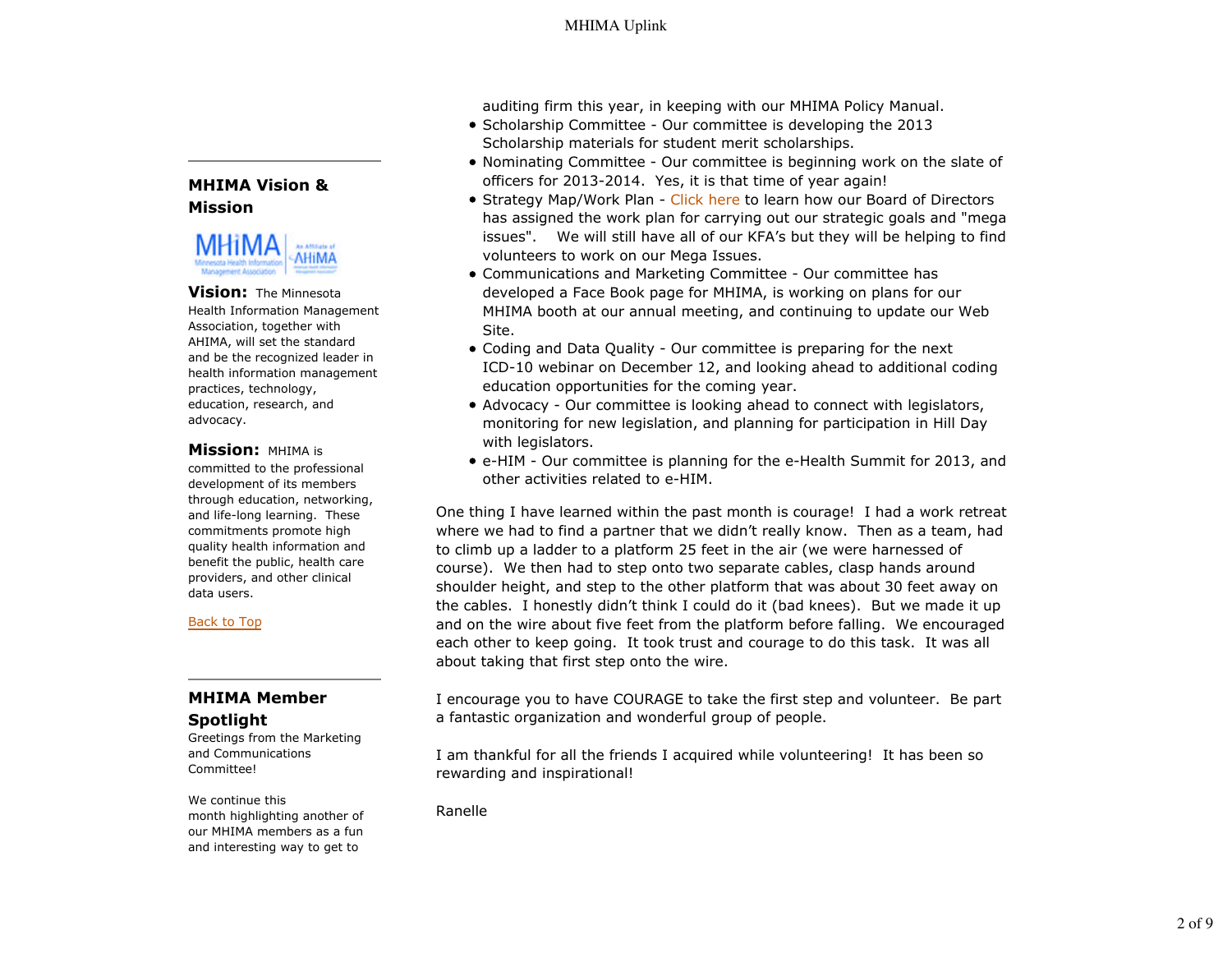know our diverse and multitalented group. Want to be in the spotlight? Know someone who should be? Please send names of individuals you would like to know more about, or volunteer yourself to "be in the spotlight" in our monthly e-newsletter.

Criteria for suggested individuals might be, but is certainly not limited to:

New MHIMA member New to active involvement with MHIMA MHIMA member with an interesting or unique job

Forward your suggested name(s) to Jon Cloutier or Amanda Maas.

Back to Top

**Updated AHIMA PPE Guide - Professional Practice Experience**

AHIMA recently updated the PPE Guide for Professional Practice Experience. This guide provides comprehensive information and best practices to students, academic faculty, HIM programs, and practitioners on the expectations for the professional practice experience that students undertake during their HIM academic program.

#### Back to Top

# **ICD-10 Lunch 'n Learn Webinar on ICD-10-PCS**

**Lunch 'n Learn** The MHIMA ICD-10 Lunch 'n Learn Series will feature ICD-10- PCS - Case Studies on Wednesday, **December 12, 2012** from noon to 1 pm. This is a great way to take advantage of low member pricing. Get several colleagues together in a room with one phone and internet connection, and share the low cost of this webinar. We are asking that the webinar connection not be shared with unpaid registrants. Registration through WebEx is required after payment is made through Telusys.

Visit our Online Learning page on the MHIMA website to download the registration flyer. Click here to register securely online.

Back To Top



# **The MHIMA Member in the Spotlight for November is Heather Hodgson, RHIA**

# **Title: Health Information Coordinator**

I wear many hats as the HI Coordinator at Bigfork Valley Hospital (Critical Access Hospital). I help supervise the department of three employees, but also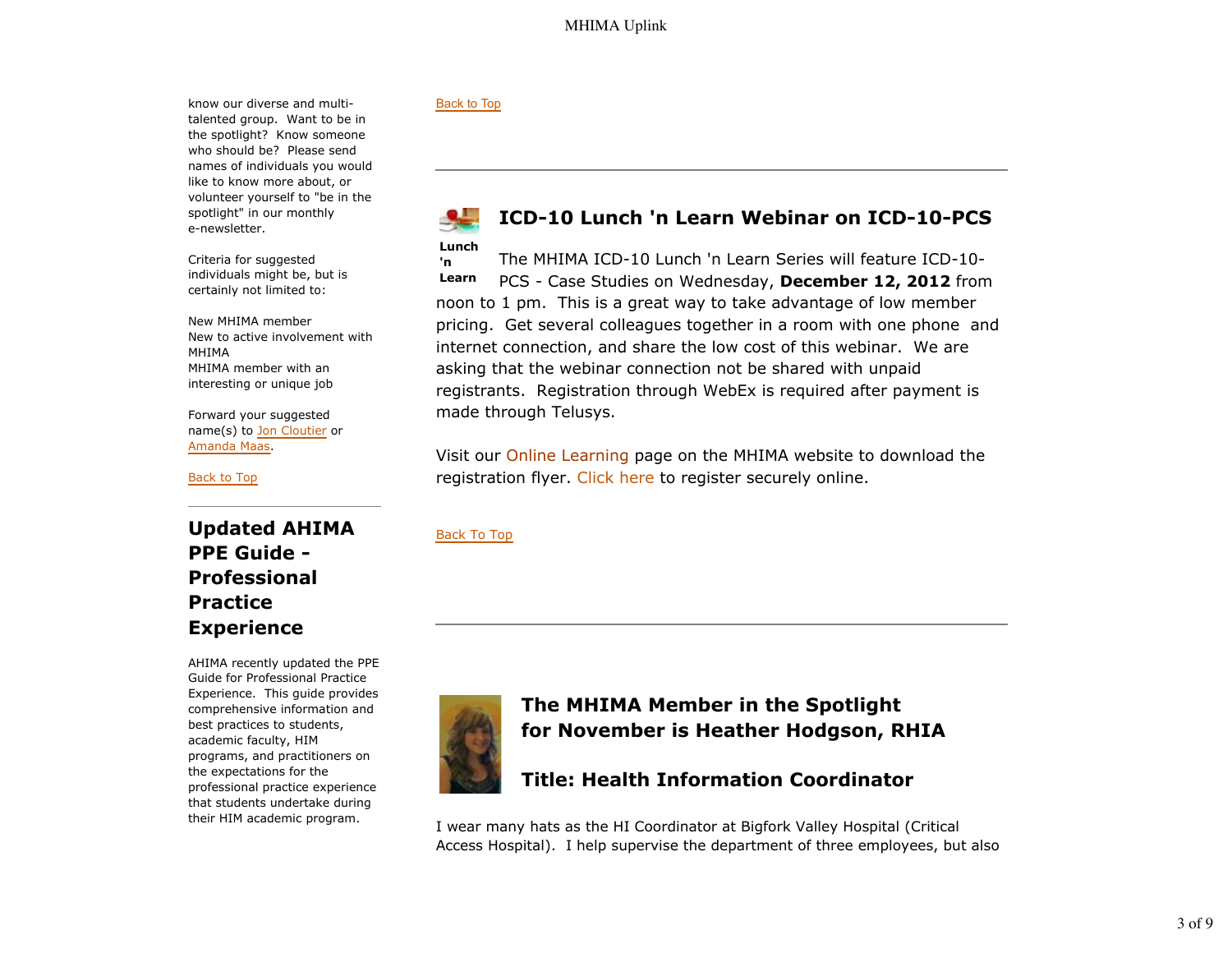### MHIMA Uplink

This update includes greater emphasis on distance education programs and examples of possible sites and project work in non-traditional HIM settings. In addition, the guide contains information on PPE content and length, the importance of work behaviors, and student feedback and advocacy projects.

If you are interested in hosting a student in a professional practice experience, or want to learn more about the HIM education process or access the PPE guide on our MHIMA website, click here.

#### Back to Top

### **Staying Connected with MHIMA**

Want to stay connected with MHIMA? Be sure your AHIMA profile information is up-todate.

When is the last time you reviewed the information in your AHIMA profile? Have you changed positions? Do you have a new email address? Have you recently moved? MHIMA depends on the member information in your AHIMA profile on a regular basis, including how we communciate with you.

Take a couple of minutes today and visit the AHIMA website, log in with your seven-digit AHIMA member number and your last name, and click on "My Profile/Dues Renewal." Review

take on their roles when they are absent. (This includes coding, scanning/chart analysis, and release of information.) I think this is great because it helps me REALLY understand what they do every day and helps me answer questions they may have. I do all of our facility's medical staff credentialing; keeping everything up-to-date that our providers need in order to practice at our facility. I currently do all of the facility's prior authorizations; which is a task I acquired that is not typically HIM related. I monitor Meditech and the daily routines to ensure that everything is correct/up-to-date. I also maintain our departmental policies and procedures. I help in the quality measures process with our facility by running reports and taking on MNCM reporting (Minnesota Community Measures). Right now I am in the midst of my first implementation process experience with a new module in Meditech. Change is challenging but needed! These are just a few things of the many that I do on a daily basis. Every day is a little different which is what I really like about my job.

I have a B.S. in Health Information Management, minor in Computer Information Systems from The College of St. Scholastica. I have been in my current position since June 2011. I have my RHIA credential. I am also EMT-B certified on the side; it's not the blood and guts that made me choose HIM as a career! I really enjoy doing the quality measures part of my job (even though I currently take a very small part in this) and I am hoping that I acquire more of this role. Right know there is an RN at our facility that does most of this and I am really interested in helping her out.

I am passionate about the career path I chose and really want to be a part of an organization I can pass my passion on to. I am the current 2012-2013 co-chair for our MHIMA Annual Meeting and am enjoying the learning experience as well as meeting a ton of new people!

I am a volunteer EMT for the Bigfork Ambulance which is so different than my everyday job that I absolutely love it! Being on the ambulance and working in HIM at the hospital lets me see multiple sides of the healthcare world (computer/legal and patient care). I also like to go hunting and fishing, being outside and enjoying northern Minnesota! I am a book nerd and love to read as well as spending as much time with my family as I can.

I was the 2012 Challenge Race Director at our facility. We held a 5k walk/run, 10k and half-marathon. This was like a mini-trial to me as to what it has been like organizing the Annual Meeting for MHIMA. – I couldn't do it without my partner/co-chair and the rest of the support we have. I love volunteering and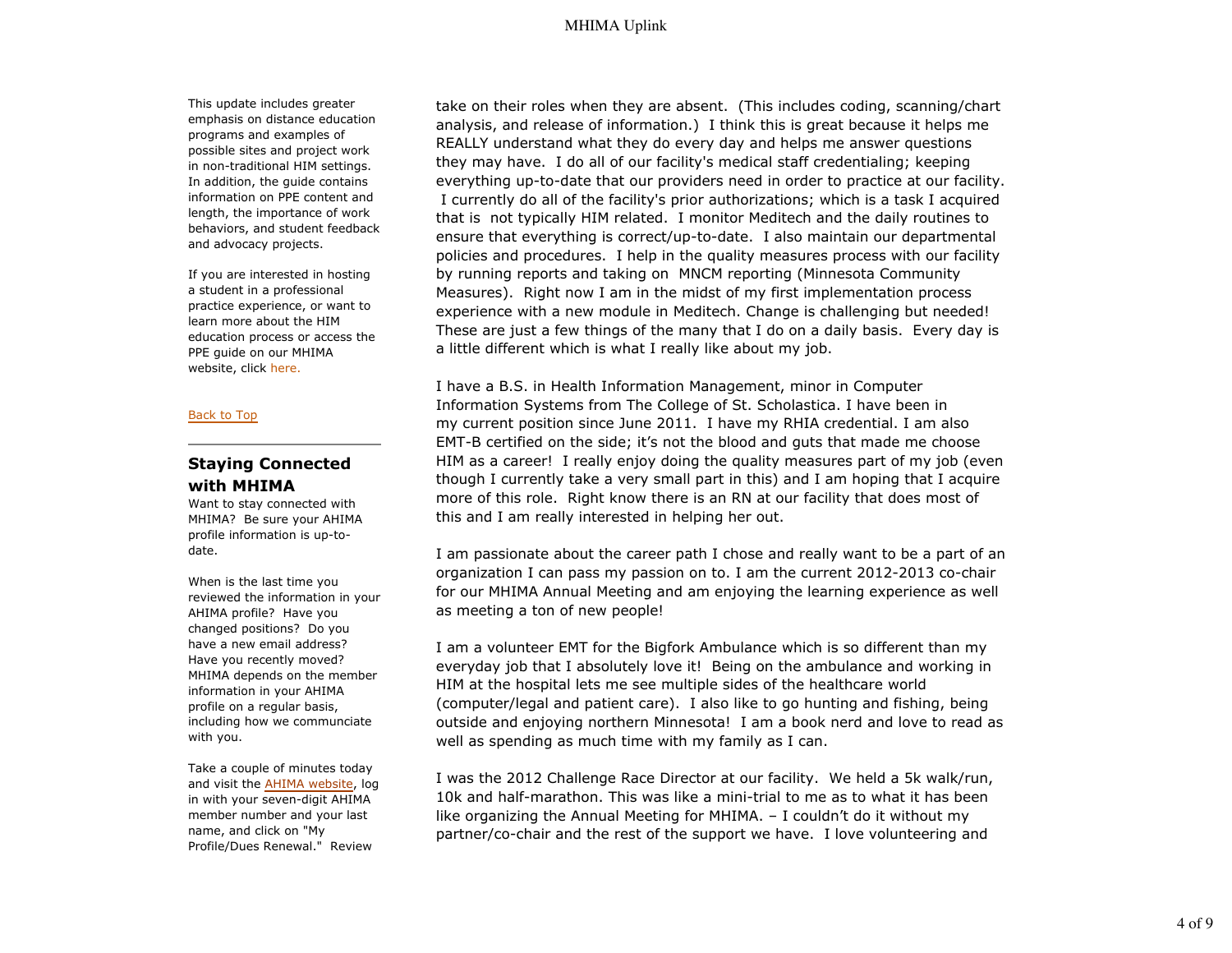all of the sections and update any old information.

In the section for **Component State Association (CSA)**

**Selections**, may we ask that you check "YES" to select e-mails about products and services and "yes" to Postal Mailings. "CSA" stands for the state that you want to be associated with as an AHIMA member. MHIMA uses email as our primary method of communication, and occasionally land mail. If you check "no" in either of these options, you don't receive either type of communication from MHIMA.

Remind your colleagues to update their profile as well.

#### Back to Top

#### **MHIMA Job Bank**

Are you seeking a job? Are you an employer looking for a potential employee? Is your facility looking for someone with a skill set of MHIMA members?

Be sure to check out the MHIMA Job Bank Network on our website, which continues to be very popular. New positions are posted on a regular basis. On the Job Bank page, you'll find information about registering as a "job seeker" or as an "employer." Check us out often!

**Job Seekers:** There is no fee to register.

helping out whenever I can.

I think I have grown a lot since I have started working at Bigfork Valley Hospital. I have been able to see many different sides of the HIM world in one location. I recommend getting the small town/facility experience; I have learned so much.

Back to Top

# **Privacy and Security Bootcamps: HITECH, Meaningful Use, and Beyond**

REACH (Regional Extension Assistance Center for HIT for Minnesota and North Dakota) and the Center for Healthcare Innovation at the College of St. Scholastica are hosting a Privacy and Security Bootcamp. Learn from experts the most important steps in assuring a safe and secure electronic environment for maintaining patient information. Gain access to valuable privacy and security tools and resources for conducting risk assessments and handling breach investigations and notifications available through the HealthSmart e-Box, a resource developed by the Center for Healthcare Innovation.

Presenters will include: Danika Brinda, MA, RHIA, CHPS; Janelle Wapola, MA, RHIA; and Ryan Sandefer, MA, CPHIT. Speakers subject to changes or additions.

**Who should attend**: Hospital and clinic EHR/meaningful use teams, CFOs, CIOs, IT/IS directors, administrators and managers. Boot camps are intended for providers, clinics and hospitals only.

**Where:** College of St. Scholastica, Duluth Campus, Duluth, MN **When:** November 30, 2012, 9:00 a.m. - 4:00 p.m. **Cost:** REACH participants: \$25; non-REACH participants: \$199 **Register:** Online registration or call Joseph Janchar at 218-625-4974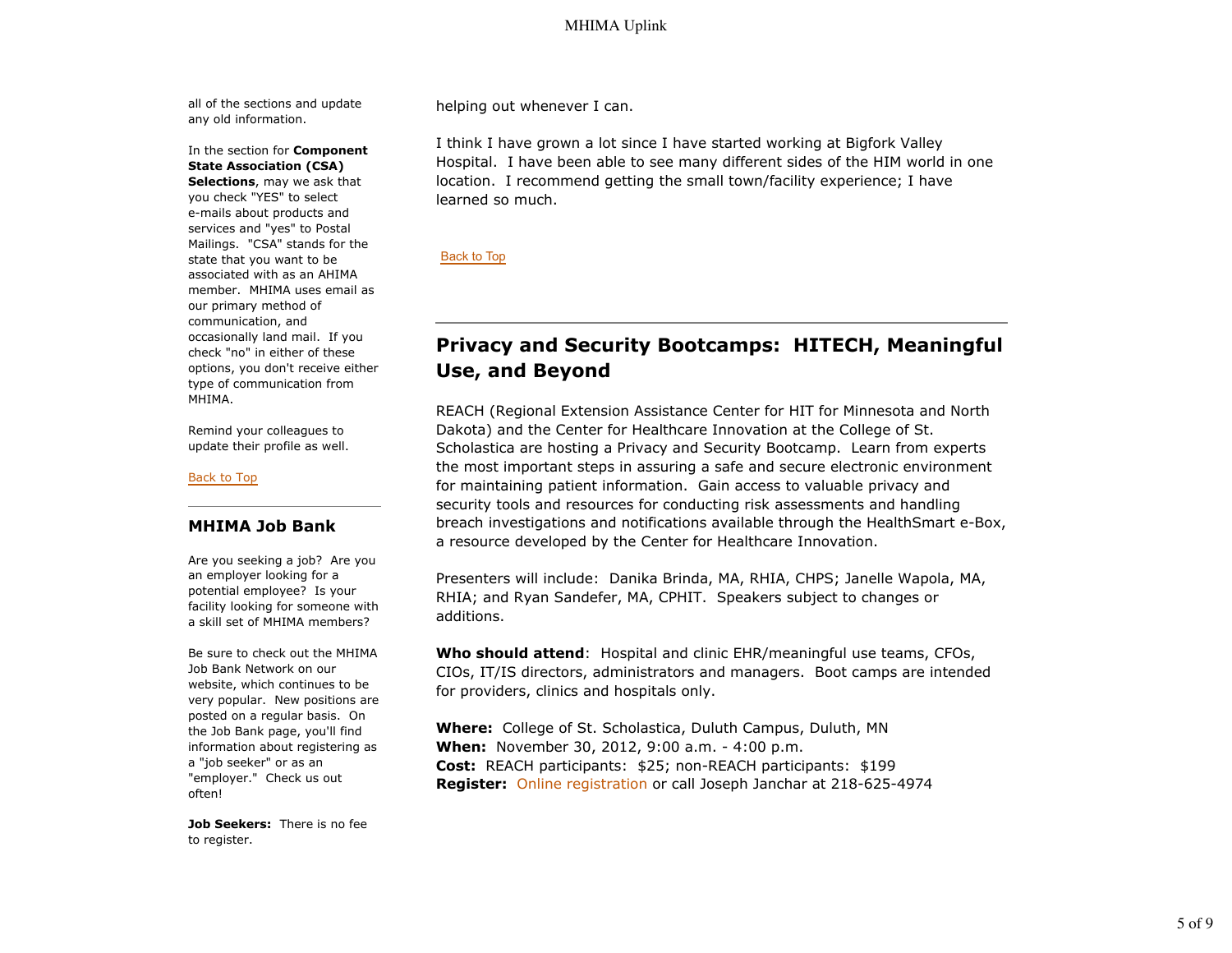**Employers:** Job posting fees are very reasonable and position postings are open to everyone visiting our Job Bank as a job seeker. E-blasts of job announcements are available for purchase and reach a targeted audience of MHIMA members who receive emails.

Click here to visit the MHIMA Job Bank.

Back to Top

### **Stay Up-to-Date with MN e-Health**

If you aren't receiving the weekly electronic MN e-Health Update newsletter, consider signing up for it. This publication, from the MN Department of Health, keeps you current with issues related to e-health, including HITECH, Meaningful Use, Privacy & Security and others. You'll also find links to e-Health resources available for your use. To subscribe, click here.

#### Back to Top

## **MHIMA Promotional Items**

We have discounted the prices on our MHIMA logo navy crewneck sweatshirt and our navy button down shirt. A limited quantity of these items are available to purchase by visiting our MHIMA Store on

### Back to Top

# **Save the Date for 2013 Annual Meeting at Grand Casino Hotel in Hinckley, Minnesota!**

MHIMA's 2013 Annual Meeting is scheduled for April 24 -26, 2013 at the Grand Casino Hotel in Hinckley, Minnesota. The Annual Meeting Committee is already working hard on the plans for the meeting. Heather Hodgson, RHIA and Katie O'Hearn, RHIA, CCS-P are heading up the committee this year as Co-Chairs, with assistance by Past Co-Chairs, Jen Callendar, RHIA and Brielle Wolf, RHIA.

The theme for next year's annual meeting is "HIM:Champions of Change."

The Call for Speakers is posted on the MHIMA Website. If you know of any individuals who can present on a recent project or current topic pertinent to HIM members, please contact Katie O'Hearn or Heather Hodgson.

Mark your calendars now!

# **A Message from our Board:**

In the August Uplink, it was communicated that despite the many successes of the 2012 Annual Meeting, the Board did not meet its budget goals, primarily due to increasing food and audiovisual rental costs that were underestimated. MHIMA recognizes the need to plan our annual meeting to reflect the increased costs while providing the best possible value for our members in attendance.

With help from the Marketing & Communications committee, the Board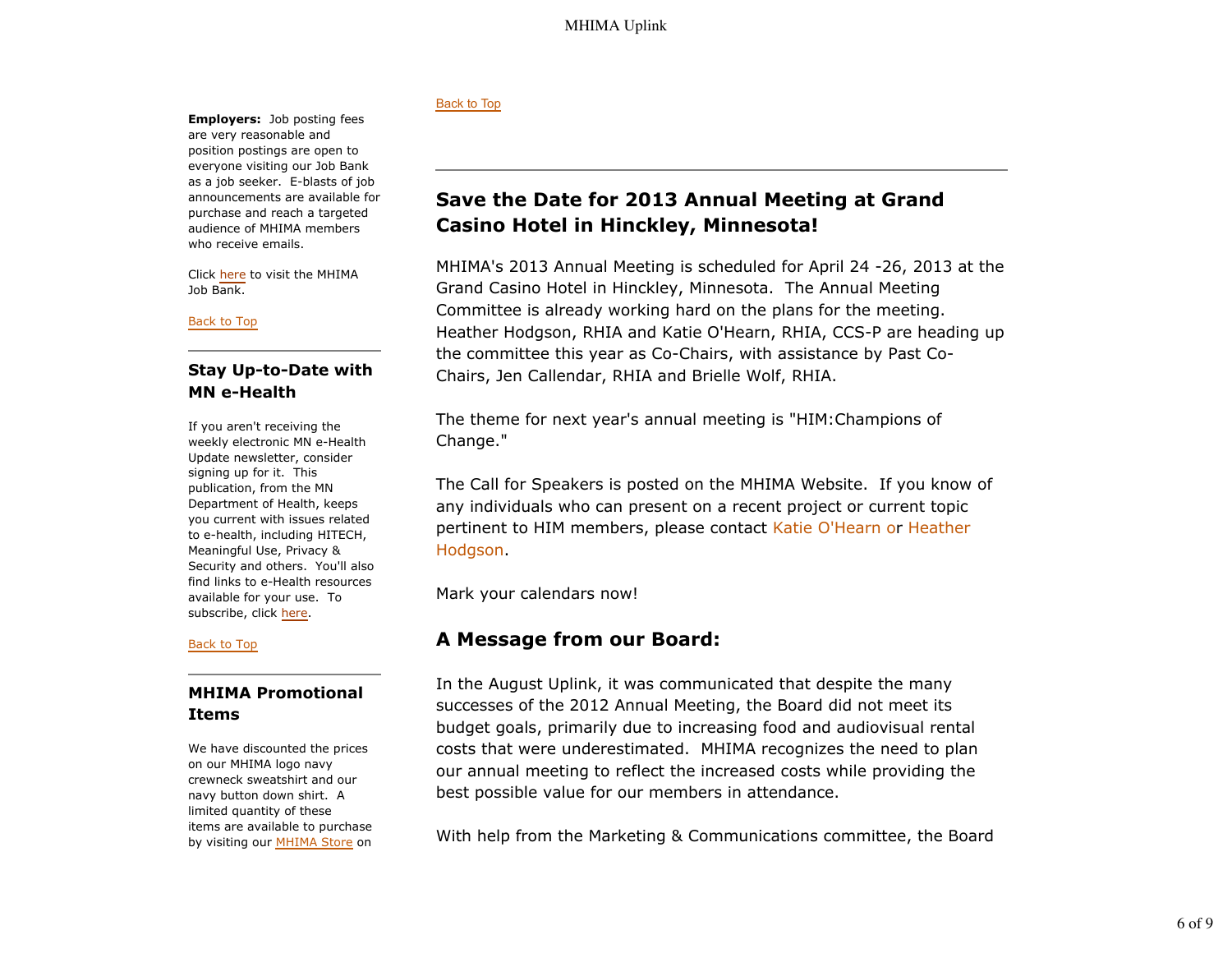our website to order. We also have a limited quantity of our MHIMA Coffee Mugs with Spoon which could be great collector's items some day! Our MHIMA logo items make a great gift for yourself or a colleague, or to honor someone's achievement. Hurry while quantities are still available!

Back to Top

reviewed annual meeting registration prices of seven other similar states and found the following: a) the average annual meeting price in these states was \$365 for a 3-day registration and b) prices in other states' registration fees did not include the same amount of food that has traditionally been provided at our meeting. As a result of these findings, the Board approved a motion at its September 21st meeting to increase all member registration rates by 10% for the 2013 Annual Meeting.

Also recognizing the need to review vendor registration pricing, the Board received feedback from twelve other states regarding their fees and sponsorship opportunities. After a review of this information, the Board approved a motion at its October  $12<sup>th</sup>$  meeting to increase the vendor exhibit rates for the 2013 annual meeting by \$100 for all registrations.

The Board has a fiduciary responsibility to the organization and its members to manage the overall budget, including the annual meeting budget. The increases explained above help to ensure that MHIMA is on solid financial ground this year and in the years to come.

Please continue to contact any of the Board Members or the Executive Director with your feedback.

Christina Wallner, RHIA MHIMA Secretary

Back to Top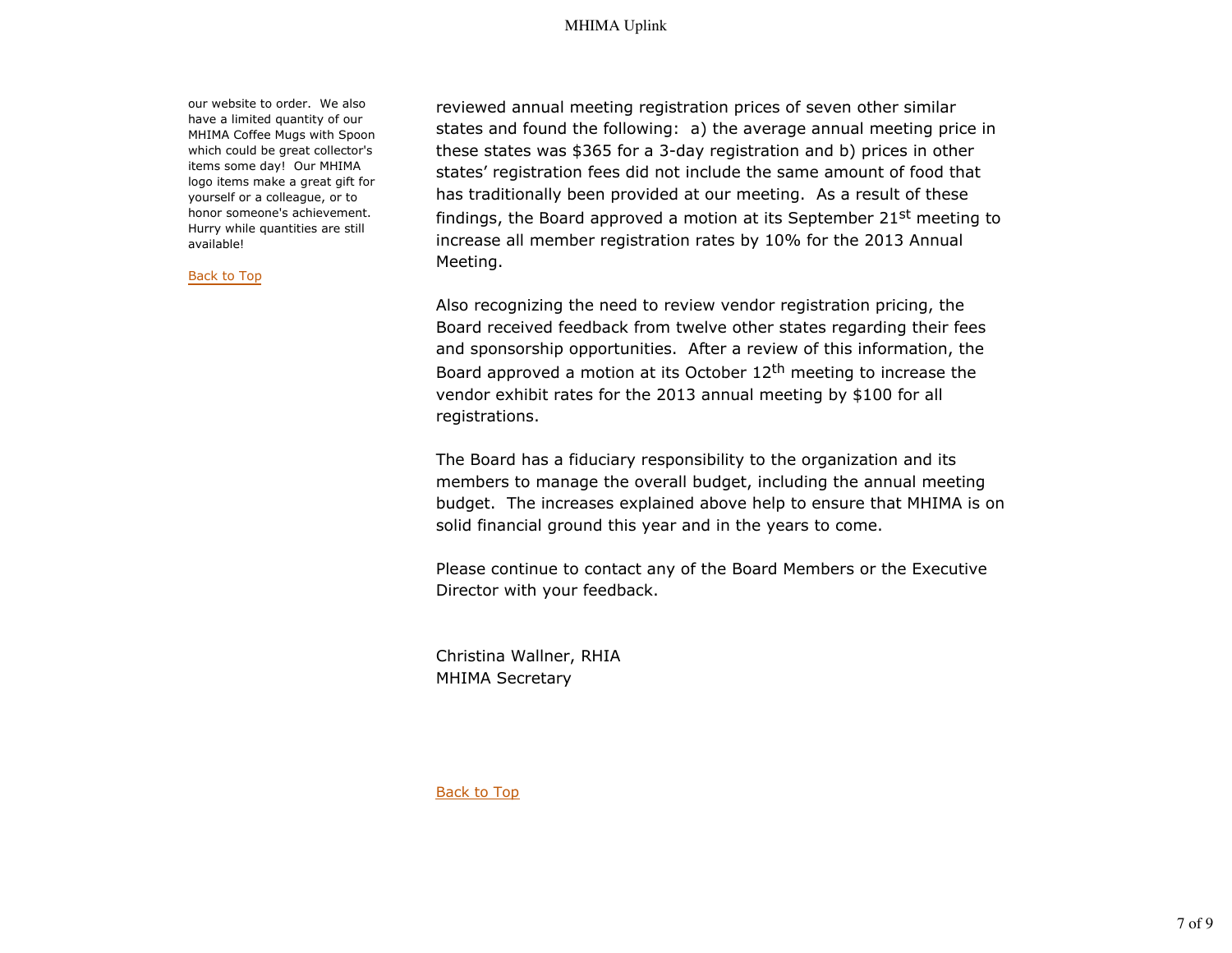# **Updated Maximum Charges for Patient Records**

The Minnesota Department of Health has published the **Maximum Charges for Patient Records** February 2012, confirming the annual determination of maximium charges for patient records. When section 144.292 of the Minnesota Statutes applies, the maximium charges for 2012 are \$1.27 per page for copy charges and \$16.82 for retrieval fees.

You can obtain a copy of the February 2012 document by clicking here.

Back to Top

## **MHIMA 2011 Legal Reference Manual**

Do you have legal HIM questions? Do you wish there was a convenient reference you could have on your desk to answer many of them? The 2011 MN Legal Reference Manual on CD is ready to help you and is available for purchase!

The manual is a great resource for everyone in the field of HIM, regardless of your work setting. It pertains to all areas of HIM. Various chapters include topics such as health care records, record retention and storage, reporting requirements, legal proceedings and requests, disclosure of health information and patient access, consents, behavioral health records, long term care records, home care and hospice records, ambulatory care records, risk management, HIPAA, research, and medical identity theft. Feel confident in your research and decision making using MHIMA's MN Legal Reference Manual.

The co-chairs of our MN Legal Reference Manual committee are Andrea Heikkinen, RHIA, and Susan Schanno-Foss, RHIT. Email questions pertaining to the Manual or suggestions for improvements in the next edition (coming in 2013) to both Andrea and Susan.

Attention Students: MHIMA supports students of HIM and offers a special discounted rate for AHIMA students who want to purchase the legal reference manual.

MN Legal Reference Manual pricing: \$150 MHIMA/AHIMA members (from sales tax-exempt organizations) \$200 non-members (from sales tax-exempt organizations) \$90 student members of AHIMA with MN as their designated state and enrolled in a taxexempt educational program

Individuals ordering from organizations who are not MN sales tax-exempt will be charged